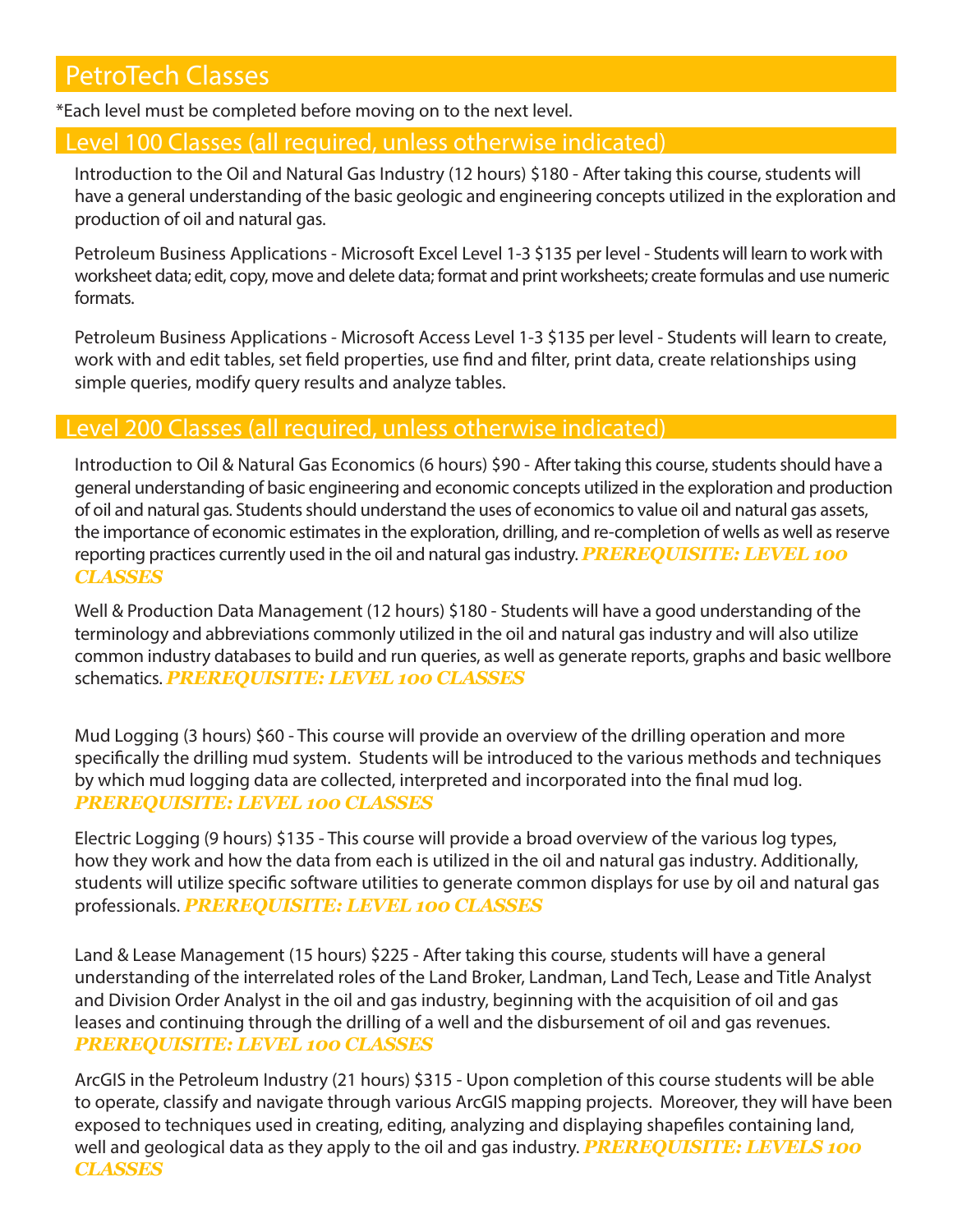#### Industry Excel Practices (6 hours) \$90

This instructor led course that will enable the user to implement practical applications of Excel skills with data familiar to the oil and natural gas industry using the PetroTech Real World Excel workbook. *PREREQUISITE: LEVELS 100 CLASSES*

### Industry Access Practices (6 hours) \$90

This instructor led course that will enable the user to implement practical applications of Access skills with data familiar to the oil and natural gas industry using the PetroTech Real World Access workbook. *PREREQUISITE: LEVELS 100 CLASSES*

# Level 200 Classes (1 Data Analytics required)

### Power BI (15 hours) \$270

This course will cover the foundations of data preparation, visualization and analysis and provide hands-on training using Microsoft PowerBI Desktop. It will also discuss the theory behind selecting data visualizations and demonstrate how and when to use them, using oil and gas specific use cases in Microsoft PowerBI. Finally, it will provide an overview of the capabilities of Microsoft PowerBI Pro (Web) and Microsoft PowerBI Mobile. *PREREQUISITE: LEVELS 100 CLASSES & INDUSTRY EXCEL PRACTICES*

#### Spotfire (7 hours) \$125 \*virtual

This hands-on course will introduce TIBCO Spotfire features relevant for oil and gas professionals. Participants will learn the fundamentals of importing data, creating visualizations, calculating custom properties, and exporting results by building a simple production database and interactive bubble map of the Niobrara Formation in the DJ Basin. By the end of the course, participants will be able to create: (1) Rate-Time and Cum-Time bar, scatter, and line charts; (2) summary tables by well, operator, township, and county; (3) IP and Cum Volume bubble maps with GOR indicators; and (5) rules-of-thumb for exporting quick, readable visualizations for Microsoft PowerPoint. *PREREQUISITE: LEVELS 100 CLASSES & INDUSTRY EXCEL PRACTICES*

# Level 300 Classes (1 Economics and 1 Mapping required)

Oil & Natural Gas Economics - PHDWin Overview (9 hours) \$135 - Students will learn the basics of oil and natural gas economics and reserves estimation. Specifically, they will utilize PHDWin tools to integrate production decline curve, pressure and volumetric data to generate reserves and economic reports. *PREREQUISITE: LEVELS 100 and 200 CLASSES*

Oil & Natural Gas Economics - PowerTools (15 hours) \$225 - Students will learn the basics of oil and natural gas economics and reserves estimation and integrate production decline curve, pressure and volumetric data to generate reserves and economic reports. *PREREQUISITE: LEVELS 100 and 200 CLASSES*

Oil & Natural Gas Economics - ARIES Introduction (15 hours) \$225- Students will learn the basics of oil and natural gas economics and reserves estimation. Specifically, they will utilize ARIES tools to integrate production decline curve, pressure, and volumetric data to generate reserves and economic reports. *PREREQUISITE: LEVELS 100 and 200 CLASSES*

Geological Mapping - Geographix Fundamentals (18 hours) \$270 - After completion of the course, students will be able to create a project, import grid, culture, well and production data as well as raster and digital log data. They will be familiar with the creation of basemaps, structure maps, isopach maps, production maps and geologic cross-sections. *PREREQUISITE: LEVELS 100 and 200 CLASSES*